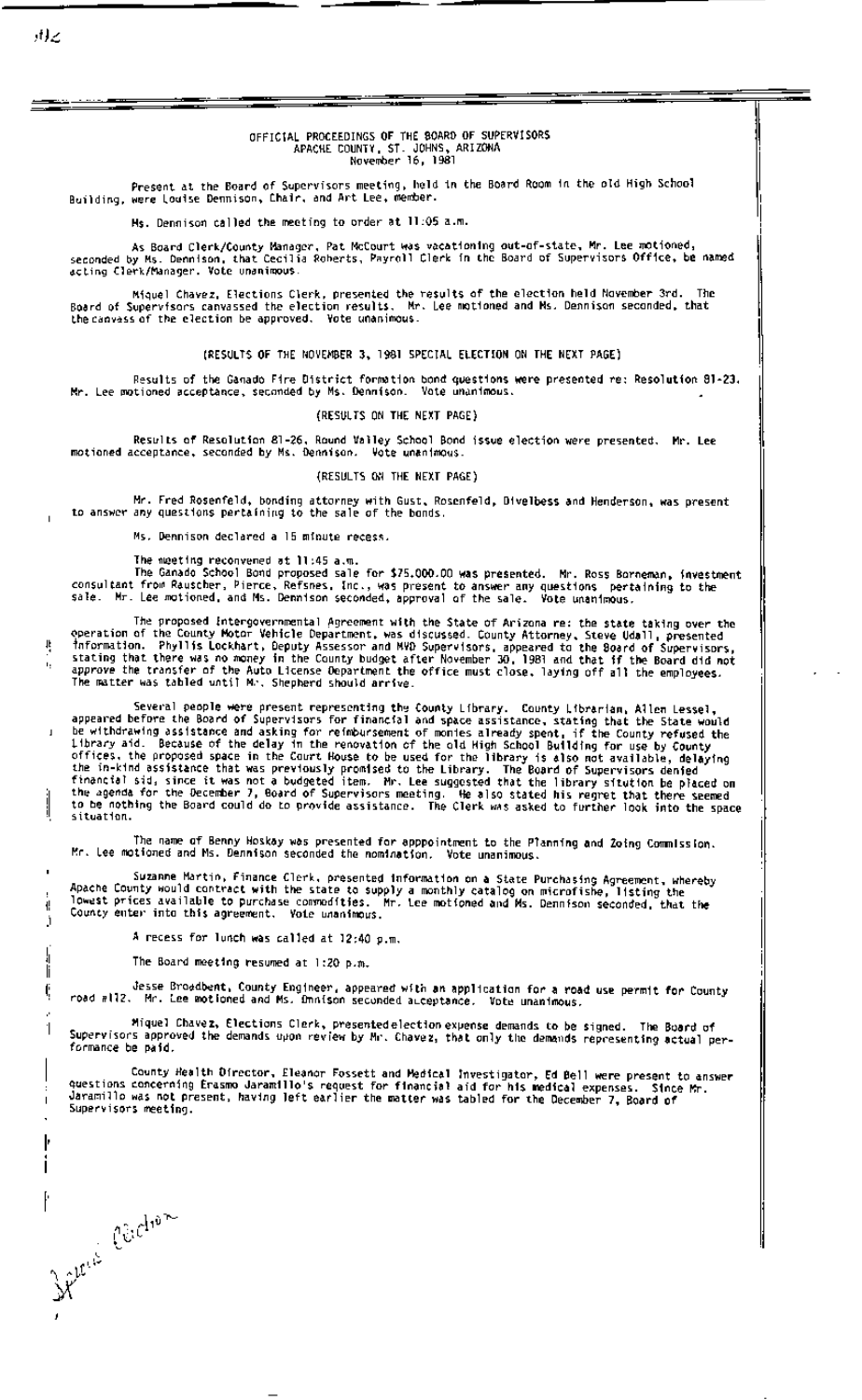| TOTAL                    | 1794                                     | 1475                     | <b>2189</b>          | 1751                    | 2082               | <u>1808 !</u>           | 2042                | 1720                          | 573                  | 446                                 | 331'                         | 3.                    | 260                    |
|--------------------------|------------------------------------------|--------------------------|----------------------|-------------------------|--------------------|-------------------------|---------------------|-------------------------------|----------------------|-------------------------------------|------------------------------|-----------------------|------------------------|
| WINDOW RDCK              | æ,                                       | 옚                        | K,                   | УŚ,                     | 25                 | К,                      | ¥.                  | 2                             |                      |                                     |                              |                       |                        |
| <b>WIDE RUINS</b>        | 3                                        | اة                       | 핝                    | δ                       | 폐                  | σ                       | ছ                   | $\bullet$                     |                      |                                     |                              |                       |                        |
| <b>MHEATFIELDS</b>       | Ā,                                       | ज                        | គ្ន                  | π                       | ম                  | Ξ                       | ਛ                   | ç,                            |                      |                                     |                              |                       |                        |
| VERNON                   | w.                                       | 寓                        | 잘                    | ङ्ग                     | 꾶                  | ់ខ្                     | च                   | ៊ុ                            | 쒸                    | ÷.                                  |                              |                       |                        |
| TEEC NOS POS             | $\overline{a}$                           | न                        | ď                    | ₩                       | Ξ                  | ਨਾ                      | দু                  | u,                            |                      |                                     |                              |                       |                        |
| <b>TACHEE</b>            | o,                                       | ٠                        | $\bullet$            | O                       | ۰                  | ۰                       | ۰                   | ۰                             |                      |                                     |                              |                       |                        |
| <b>SWEETWATER</b>        | Ŕ                                        | Ē                        | 5                    | σ                       | 폙                  | ਨਾ                      | ē,                  | ᆕ                             |                      |                                     |                              |                       |                        |
| STEAMBOAT                | ್ಲಿ                                      | .<br>ابن                 | Ġ                    | 요                       | ਛ                  | Ē                       | 冨                   | ъ                             |                      |                                     | 53                           | -                     | ន                      |
| SPR IT JERVILLE          | B                                        | $\frac{1}{2}$            | Eg!                  | दू                      | 153                | $\bar{\mathbf{a}}$      | . 꼼                 | 328                           | ଞ୍ଜା                 | 展                                   |                              | ۳.                    |                        |
| SAWKILL                  | 5                                        | ûn,                      | Ġ,                   | 75                      | 폐                  | ğ                       | ম্ভ                 | ġ                             |                      |                                     |                              |                       |                        |
| ST. MICHAELS             | Š,                                       | 21                       | 呂                    | 5                       | ಟ                  | 16                      | R                   | ٥                             |                      |                                     | ↗                            |                       |                        |
| ST. JOHNS                | 8                                        | gg                       | ×                    | Ę                       | 콝                  | 468                     | ä,                  | ¥                             |                      |                                     |                              |                       |                        |
|                          | ₽                                        | £,                       | 뚧                    | <b>M</b>                | G,                 | Z,                      | S,                  | $\overline{\phantom{a}}$      |                      |                                     |                              |                       |                        |
| rdund rock<br>ROUGH ROCK | ă,                                       | t,                       | 55                   | o,                      | ă                  | r.                      | ¥,                  | ٠                             |                      |                                     |                              |                       |                        |
|                          | ន                                        | ¥                        | 128                  | s.                      | Z.                 | な                       | E.                  | t,                            |                      |                                     |                              |                       |                        |
| ROCK POINT               | ⊏<br>-                                   | Ē                        | 3                    | N                       | c<br>۵Ś            | S.                      | S,                  | -                             |                      |                                     |                              |                       |                        |
| RED ROCK                 | 복                                        |                          | <b>g</b>             | $\frac{3}{4}$           | X)                 |                         | 2                   | 麘                             |                      |                                     |                              |                       |                        |
| PUERCO                   | G,                                       | $\overline{121}$<br>ន    | E,                   | ¢                       | Ë                  | 142<br>S.               | ₽                   | $\overline{\phantom{0}}$<br>≝ |                      | Ā                                   |                              |                       |                        |
| NUTR LOSO                | 53                                       | ø                        | F.                   | $=$                     | 등                  | 은                       | R,                  | Ξ                             | s.<br>-              |                                     |                              |                       |                        |
| <b>NAZLINT</b>           | ሮ                                        | -                        | ድ                    |                         | Ë                  | $\bullet$               | ç.                  | $\bullet$                     |                      |                                     |                              |                       |                        |
| MEXICAN WATER            | E,                                       | Ξ                        |                      | ٠<br>巴                  |                    | ₽                       | $\overline{ }$<br>ō |                               |                      |                                     |                              |                       |                        |
| MANY FARMS               | τ<br>G                                   | 묂                        | ٣İ<br>й              | 寫                       | $\frac{1}{2}$<br>æ |                         | Ē<br>e              | ግ                             |                      |                                     |                              |                       |                        |
| MC NARY                  |                                          | ¢                        |                      |                         |                    | 籌                       |                     | 볶                             |                      |                                     |                              |                       |                        |
| LUPTON                   | ÷.                                       | Ф                        | ÷                    | ≘                       | 위                  | 요                       | Φ                   | $\mathsf{P}$                  |                      |                                     |                              |                       |                        |
| LUKACHUKAI               | ę.                                       | 4                        | S                    | Ξ<br>w                  | å,                 | ድ                       | r.                  | r.                            |                      |                                     |                              |                       |                        |
| KLAGETOH                 | $\frac{143}{ }$                          | m                        | $\frac{5}{2}$        | ᇰ                       | $\overline{3}$     | r,                      | $\overline{8}$      | 运                             |                      |                                     |                              |                       |                        |
| KINLICHEE                | 哥                                        |                          | ¢                    |                         | 4                  | e                       | ত্ন                 | τ¥,                           |                      |                                     | इ                            | σ                     | 贾                      |
| HOUCK                    | 5                                        | P                        | 73                   | Ξ                       | ន                  | 某                       | ছ                   | g                             |                      |                                     |                              |                       |                        |
| GREER                    | 12                                       | ন্ন                      | ē                    | $\overline{\mathbf{a}}$ | Ξ                  | 鹄                       | $\overline{5}$      | ह                             | ਕਾ                   | स्र                                 |                              |                       |                        |
| GANADO                   | Ē                                        | Ξ                        | 196                  | र                       | 125                | 冨                       | $\overline{185}$    | ह                             |                      |                                     | $\frac{98}{2}$               | ਨਾ                    | $\overline{z}$         |
| FT. DEFIANCE             | ă                                        | 혼                        | ड                    | $\overline{a}$          | $5\overline{5}$    | 28                      | 문                   | ह                             |                      |                                     |                              |                       |                        |
| EAGAR                    | 106                                      | $\frac{15}{2}$           | 哥                    | 255                     | 39   132           | $\overline{\mathbf{3}}$ | m                   | $\frac{3}{2}$                 | 248                  | ত্ৰ                                 |                              |                       |                        |
| <b>DENNEHOTSO</b>        | $\overline{2}$                           | Ξ                        | e                    | ᠋ᠳ                      |                    | च                       | ਝ                   | <b>CO</b>                     |                      | ٠                                   |                              |                       |                        |
| COTTONWDOD               | К,                                       | m                        | ह                    | ۰ø                      | 2                  | 4                       | ভ়                  | ٠                             |                      |                                     |                              |                       |                        |
| саксно                   | Ξ                                        | न्न                      | $\overline{2}$       | g                       | Ξ                  | 冨                       | ÷.                  | 5                             |                      |                                     |                              |                       |                        |
| CHINLE,                  | $\frac{4}{11}$                           | 희                        | $\frac{1}{2}$        | ह्                      | $\overline{P}$     | $\overline{\mathbf{r}}$ | Έ                   | 贾                             |                      |                                     |                              |                       |                        |
| HLPINE                   | $\mathbf{r}$                             | 뙤                        | Ľ,                   | ÷,                      | $\mathbf{B}$       | s.                      | Ä,                  | s                             |                      |                                     |                              |                       |                        |
|                          | Proposition<br>200<br><u>YES</u> _______ | Proposition<br>200<br>No | ફે.                  |                         | $\dot{\mathbf{z}}$ | ġ                       | g                   |                               | <b>SCHOOL</b>        |                                     |                              |                       |                        |
|                          |                                          |                          | $\frac{1}{8}$ .<br>뗽 | DOKD NO<br>휭            | ឨ៓៓៓៓              | ᅘᅠᇢᅌ                    | 을<br>음<br>꾑         | BOND NO.<br>웋                 | R. Y.<br>BOAD<br>YES | R.Y. SCHOOL<br>190ND<br>1 <u>10</u> | SAMADO<br>F_D.<br><u>YES</u> | aแงด<br>เ∍ี่ยุ่<br>ยุ | <b>HENEY</b><br>CURLEY |

viða